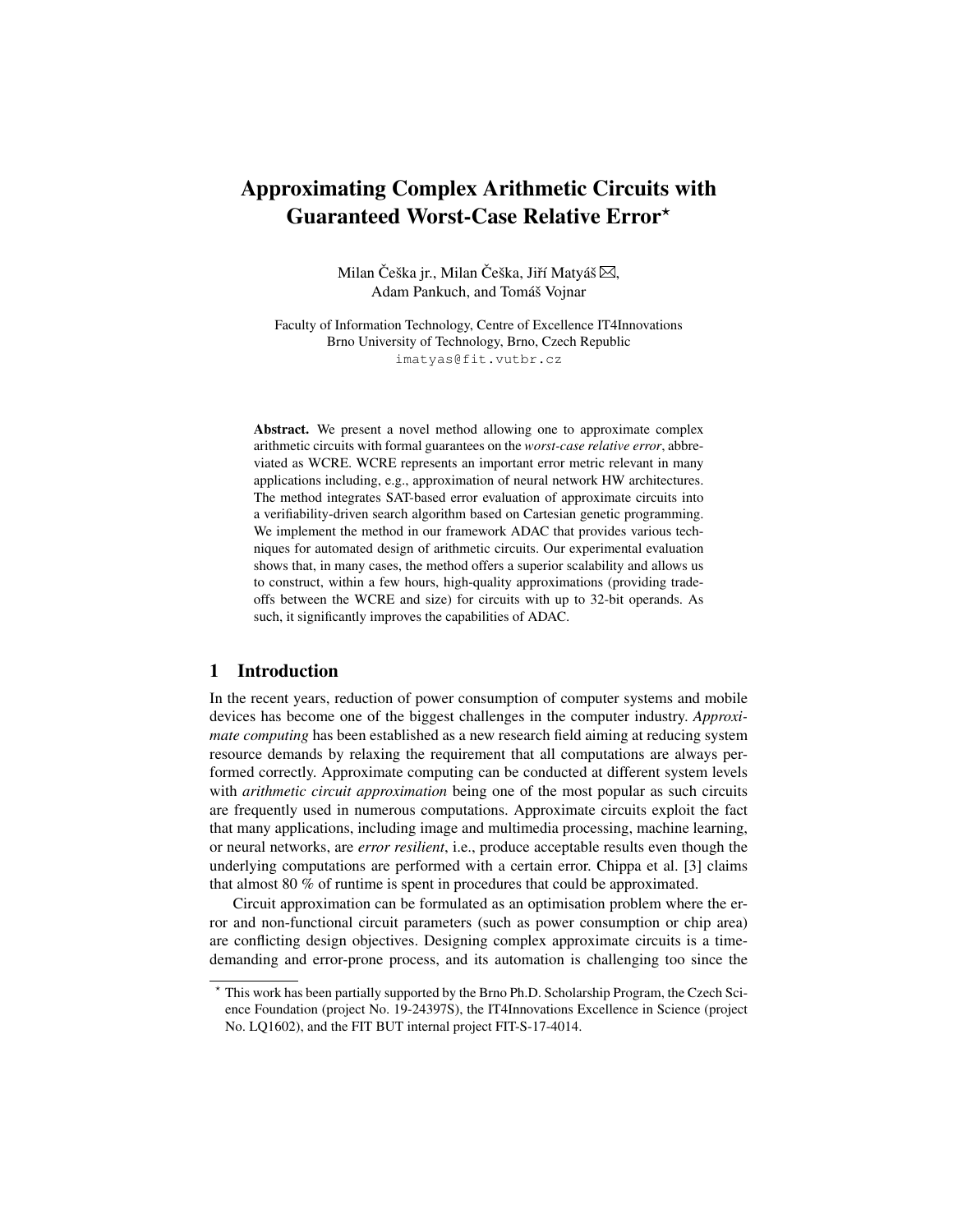2 M. Češka et al.

design space is huge and evaluating candidate solutions is computationally demanding, especially if formal guarantees on the error have to be ensured. In our previous work [10], we proposed a scalable evolutionary circuit optimisation algorithm integrating a SAT-based circuit evaluation method that provides formal guarantees on the *worst-case absolute error* (WCAE).

In this paper, we extend the algorithm towards the *worst-case relative error* (WCRE) that represents another important error metric capturing the worst-case behaviour of the approximate circuits. Bounds on WCRE, in contrast to WCAE, require that the approximate circuits provide results that are close to the correct values even for small input values. This is essential for many application domains including, e.g., approximation of neural network hardware architectures [5]. Designing approximate circuits with WCRE bounds, however, represents a more challenging problem (when compared to WCRE) as the approximation has to preserve a larger part of the circuit logic and the circuit evaluation requires a more complicated procedure. To mitigate these challenges, we propose a novel construction of an auxiliary circuit (so-called miter) enabling an efficient SAT-based circuit evaluation against WCRE bounds. We integrate this evaluation procedure into the verifiability-driven circuit optimisation [10] implemented in our tool ADAC [1] and thus significantly extend the existing capabilities of automated techniques for the circuit approximation. Our experiments on circuits with up to 32-bit operands show that, in many cases, the proposed approach offers a superior scalability compared to alternative methods and allows us to construct, within a few hours, high-quality approximate circuits.

## 2 Search-Based Circuit Approximation

This section briefly summarises state-of-the-art methods for functional approximation with the focus on search-based approaches with formal error guarantees.

In *functional approximation*, the original system is replaced by a less complex one which exhibits some errors but reduces power consumption, delay, etc. Functional approximation can then be formulated as an optimisation problem where the error and energy efficiency/performance are conflicting design objectives. The approximation process either (1) tries to build an approximate solution from scratch or (2) tries to gradually modify the original system. The goal of the design process is to obtain an approximate solution with the best trade-off between the approximation error and resource savings.

Functional approximation can be performed manually by experts, but the current trend is to develop fully automated functional approximation methods that can be integrated into computer-aided design tools for digital circuits. There exist systematic approaches such as SALSA [11] or SASIMI [12], however, their drawback is an inability to generate novel logic structures. Search-based approximation techniques overcame this problem, and existing literature shows that this approach offers good performance and scalability [7].

*Search-based approximation techniques* typically iterate over two basic steps until a certain termination criterion is satisfied. The first step is the generation of candidate approximate solutions, and the error of these solutions is evaluated during the second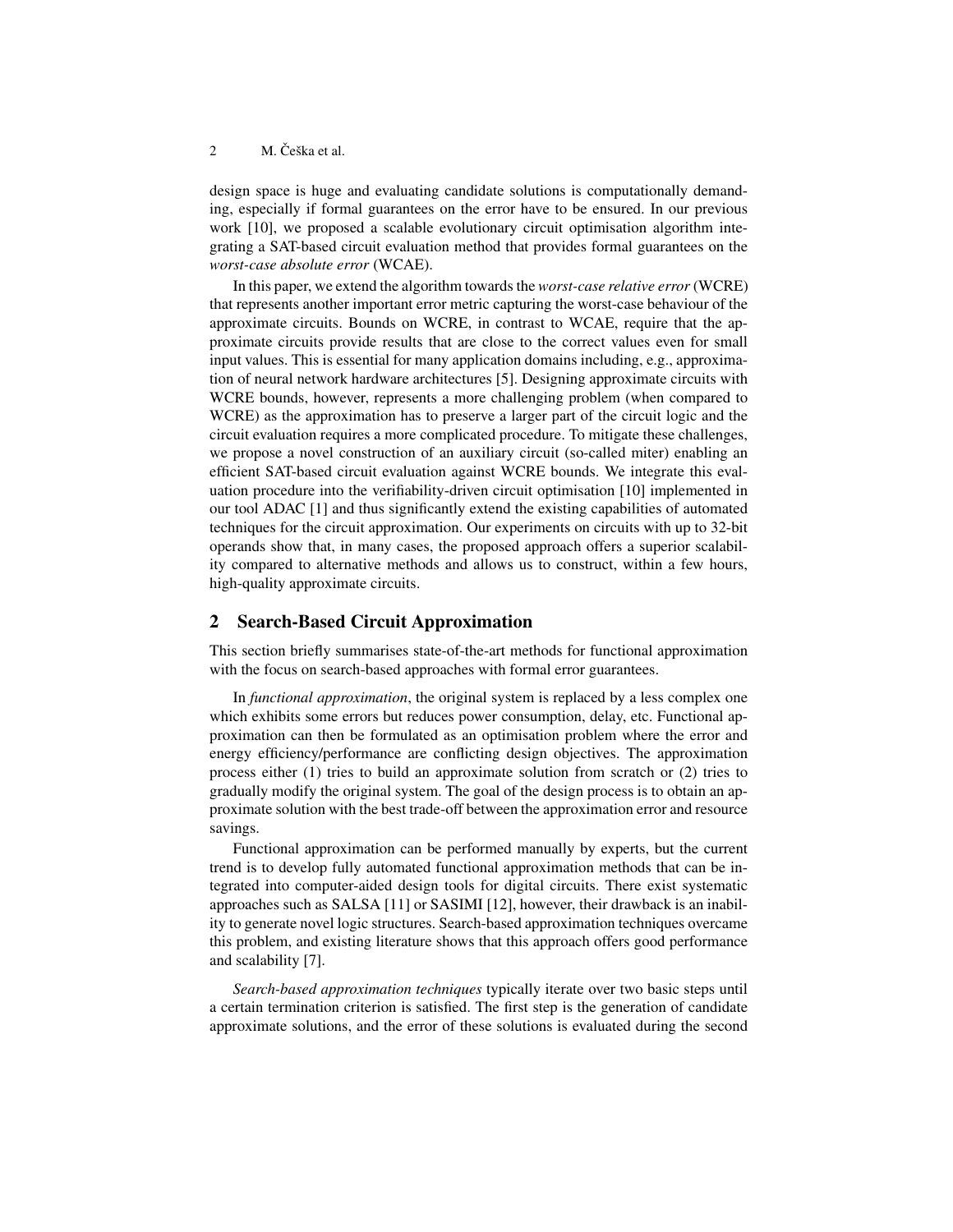step. Eventually, the method produces a solution (or a set of solutions) providing a good trade-off between the approximation error and resource consumption.

Our search-based approach builds, in particular, on the *Cartesian genetic programming* [6]—a specialised version of evolutionary algorithms suitable for circuit approximation [8]. The circuits are represented as an oriented acyclic graph where nodes are located in a fixed-size two-dimensional matrix. New solutions are obtained from existing ones by simply changing the functionality and interconnections of the nodes.

To obtain a near-optimal solution, search-based techniques typically have to explore and evaluate a high number of candidate approximations [8]. Therefore, the efficiency of the methods used to evaluate the approximation error of the candidates is essential for the performance of the overall approach.

There exist several *error metrics* characterising different types of errors such as the worst-case error, the mean error, or the error rate. In this work, we primarily focus on the worst-case error that is essential when guarantees on the worst behaviour of the approximate circuits are required. For arithmetic circuits, the worst-case behaviour is typically captured either by the *worst-case absolute error* (WCAE) or by the *worst-case relative error* (WCRE), defined as follows.

For an original golden circuit G computing a function  $f<sub>G</sub>$  and its approximation C computing a function  $f_C$ , we define:

$$
\text{WCAE}(G, C) = \frac{\max_{x \in \{0, 1\}^n} |\text{int}(f_G(x)) - \text{int}(f_C(x))|}{2^m} \tag{1}
$$

$$
\text{WCRE}(G, C) = \max_{n \in \mathbb{N}} \frac{|f_G(n) - f_C(n)|}{f_G(n)}\tag{2}
$$

Figure 1 illustrates the difference between the approximation process targeting at WCAE and WCRE. This difference, in fact, motivates our work. It shows two sets of circuits approximating 8-bit multipliers optimised for WCRE (green squares) and WCAE (red circles), respectively. The plots show the trade-off between the circuit area (directly effecting the power consumption) and WCRE (left) and WCAE (right), respectively. First, we observe that circuits optimised for WCAE have very bad WCRE (red dots left) and vice versa (green squares right). Second, the plots demonstrate that when optimising 8-bit multipliers circuits for WCAE, we achieve about 50 % area reduction with WCAE = 1 % while we need to set WCRE = 40 % to obtain similar area improvements when optimising for WCRE. This is indeed caused by the fact that a larger part of the circuit logic has to be preserved to obtain approximations with low WCRE.

*Methods evaluating the approximation error* have a crucial impact on the performance of the approximation process. A popular class of methods employs *circuit simulation* on a set of inputs to evaluate the error. Such methods typically suffer from low scalability (when an exhaustive simulation is applied) or a lack of guarantees (when the circuits are simulated for a subset of the possible inputs only). In order to provide guarantees on the approximation error and scale to complex circuits at the same time, various *formal verification* techniques, such as model-checking, SAT solving, or BDDs have recently been integrated to the approximation process [4, 9]. They typically employ auxiliary circuits, so-called *miters*, that combine the original circuit and the approximate circuit and evaluate the error [2]. In our previous work [10], we proposed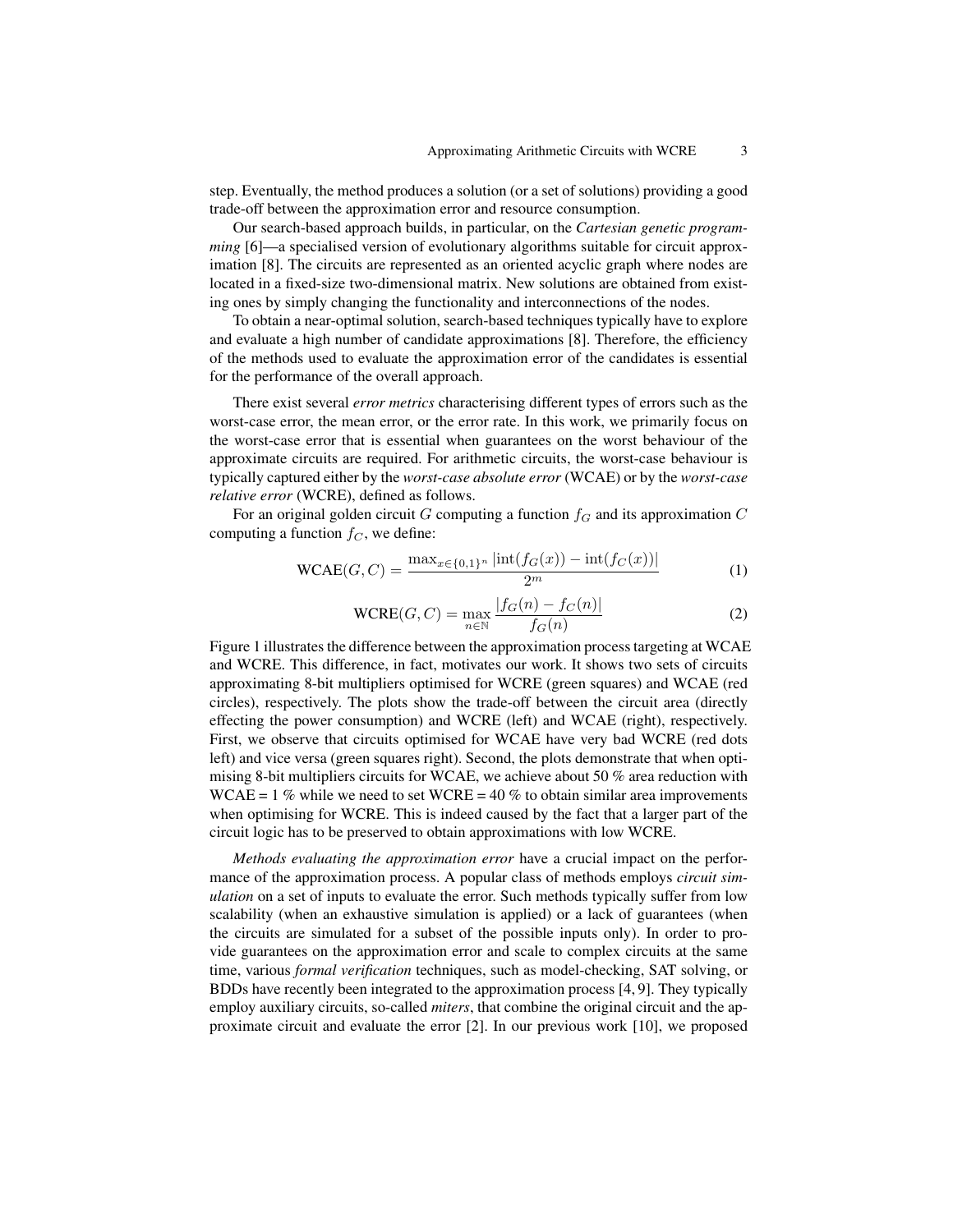4 M. Češka et al.



Fig. 1. A comparison of 8-bit multipliers approximated for WCRE and WCAE.



Fig. 2. The approximation miter used for WCAE evaluation (left) and the novel construction for WCRE evaluation (right).

a miter construction allowing one to subsequently use an efficient SAT-based procedure to check whether the approximate circuit satisfies a given WCAE bound. Moreover, we proposed a verifiability-driven search-strategy that drives the search towards promptly verifiable approximate circuits. The strategy introduces a limit on resources that the underlying SAT solver can use to prove that the WCAE bound is met. This approach currently provides the best performance for the circuit approximation with WCAE guarantees.

# 3 SAT-based WCRE Evaluation

To evaluate whether the given approximate circuit meets the required bound on WCRE, we adapt and extend the miter we designed for WCAE [10]. As shown in Figure 2 (left), the miter interconnects the golden circuit  $G$  and the candidate circuit  $C$  that both share identical inputs. The subtractor and absolute value blocks allow us to quantify the approximation error between  $C$  and  $G$ . Finally, the error is compared to a given threshold value  $T$ , and the output of the comparator is set to logical  $true$  if and only if the threshold  $T$  is violated. Thus the miter construction allows us to evaluate whether  $WCAE(C, G) > T$  in a single SAT query. Note that, for a given approximation scenario, the threshold  $T$  is constant and can therefore be built into the structure of the comparator.

#### 3.1 A Generic WCRE Miter

To obtain a WCRE miter, we extend the WCAE miter by adding some components. Recall that we need to check the satisfiability of the following formula:

$$
\max_{n \in \mathbb{N}} \frac{|f_G(n) - f_C(n)|}{f_G(n)} > T.
$$
\n(3)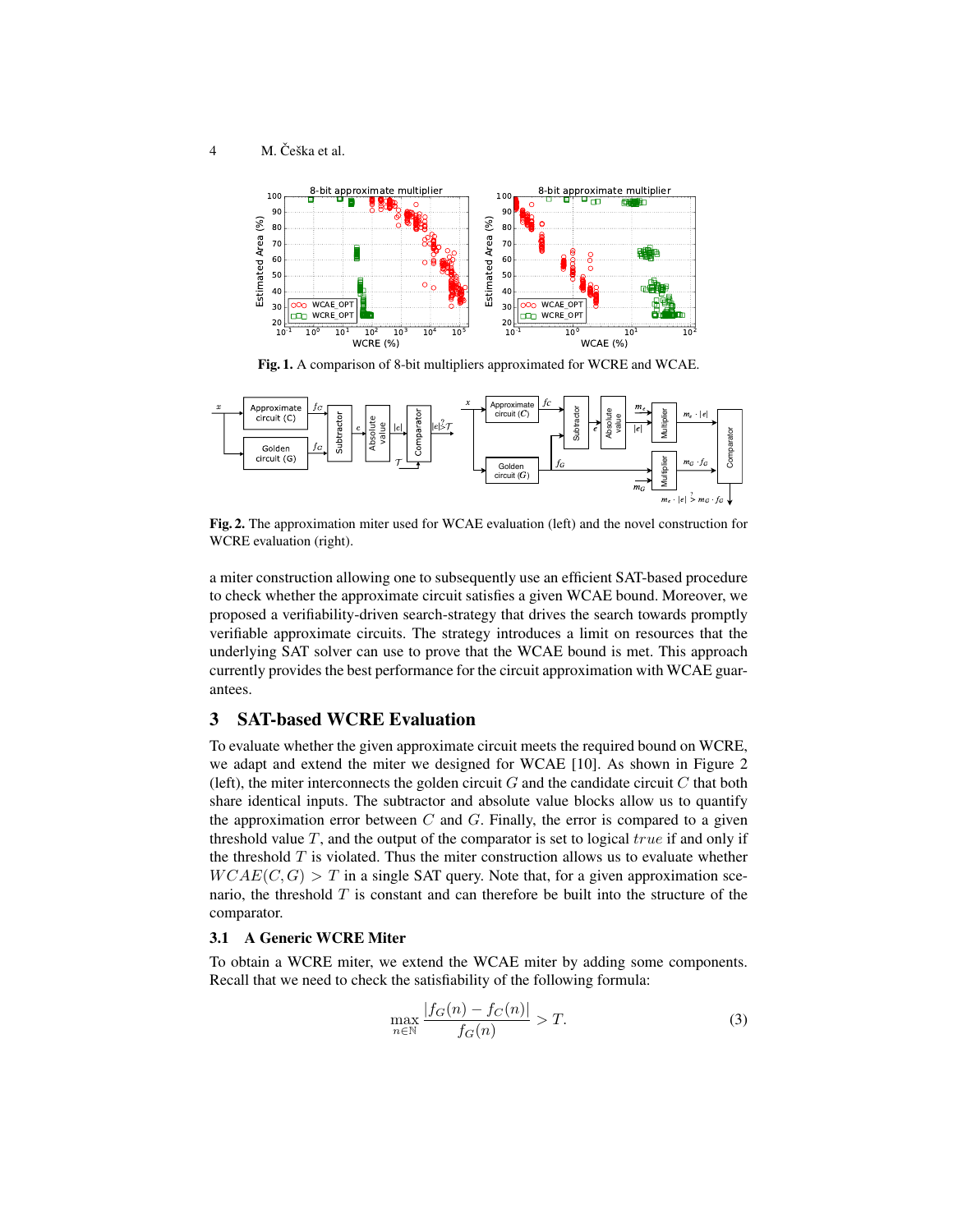Note that we do not need to find the maximum of the left-hand side of the formula, but rather determine if there exists a single input combination for which the bound  $T$  is violated. Therefore, we can replace Formula 3 by the following constraint

$$
\exists n \in N : |f_G(n) - f_C(n)| * m_e > f_G(n) * m_G \tag{4}
$$

where  $T = m_G/m_e$ . Based on this formula, we build a general WCRE miter using two multipliers by a constant and a generic comparator, see Figure 2 (right).

#### 3.2 Variants of the WCRE Miter

Observe that the resulting WCRE miter is larger and more complex than the WCAE miter. This indeed slows down its evaluation and thus reduces the overall performance of the approximation process. To improve the performance and scalability with respect to the circuit complexity, we simplify the general WCRE miter and propose three variants of the miter that are smaller but can be used for certain values of the bound  $T$ only.

As we work with the binary representation of integers, multiplication by the powers of 2 is identical to a bit shift operation. Thus, each of the constants  $m<sub>G</sub>$  and  $m<sub>e</sub>$  can be expressed using two values: namely,  $mc_x$  denoting a multiplicative constant and  $bs_x$ denoting a number of shifted bits. The original values of  $m<sub>G</sub>$  and  $m<sub>e</sub>$  are then computed as:

$$
m_G = mc_G * 2^{bs_G} \qquad \qquad m_e = mc_e * 2^{bs_e}
$$

In combinational circuits, a shift by a constant number of bits is represented by a reconnection of wires only and does not contain any logical gates. This setting allows us to remove one or even both of the constant multiplications for a subset of target WCRE error bounds T. If we restrict the values of  $m_q$  and  $m_e$  to powers of two, we suffice with utilising bit shifts only. This restricts the obtainable values of T to  $1/2^{bs_e}$ , e.g., 50 %, 25 %, or 12.5 %. Adding one multiplier by a constant significantly broadens the range of supported target values. These can be expressed by one of the formulas:  $2^{bs_G}/(mc_e * 2^{bs_e})$  or  $(mc_G * 2^{bs_G})/2^{bs_e}$ . However, the constants should be kept small. Using higher values leads to larger bit widths representing the compared numbers, and therefore a more complex comparator, thus negating the contribution of this optimisation.

#### 4 Experimental Evaluation

We have integrated the proposed WCRE miters into our tool ADAC [1] and evaluated its performance on a benchmark of circuit approximation problems.

#### 4.1 Comparison of the WCRE Miters

In Table 1, we compare the size of the proposed WCRE miters. We select three target WCRE bounds  $T$  for the bit-shift variant and four target error values for one and two multiplier miter designs. The table shows the average sizes of the different variants of the miter obtained for the three chosen bit widths in adder and multiplier approximation. The size is measured in the number of nodes in the AIG graph representation of the miter. Note that AIG is a basic representation of circuits in ADAC and is directly used as the input for the SAT solving procedure. A larger size of AIGs negatively affects the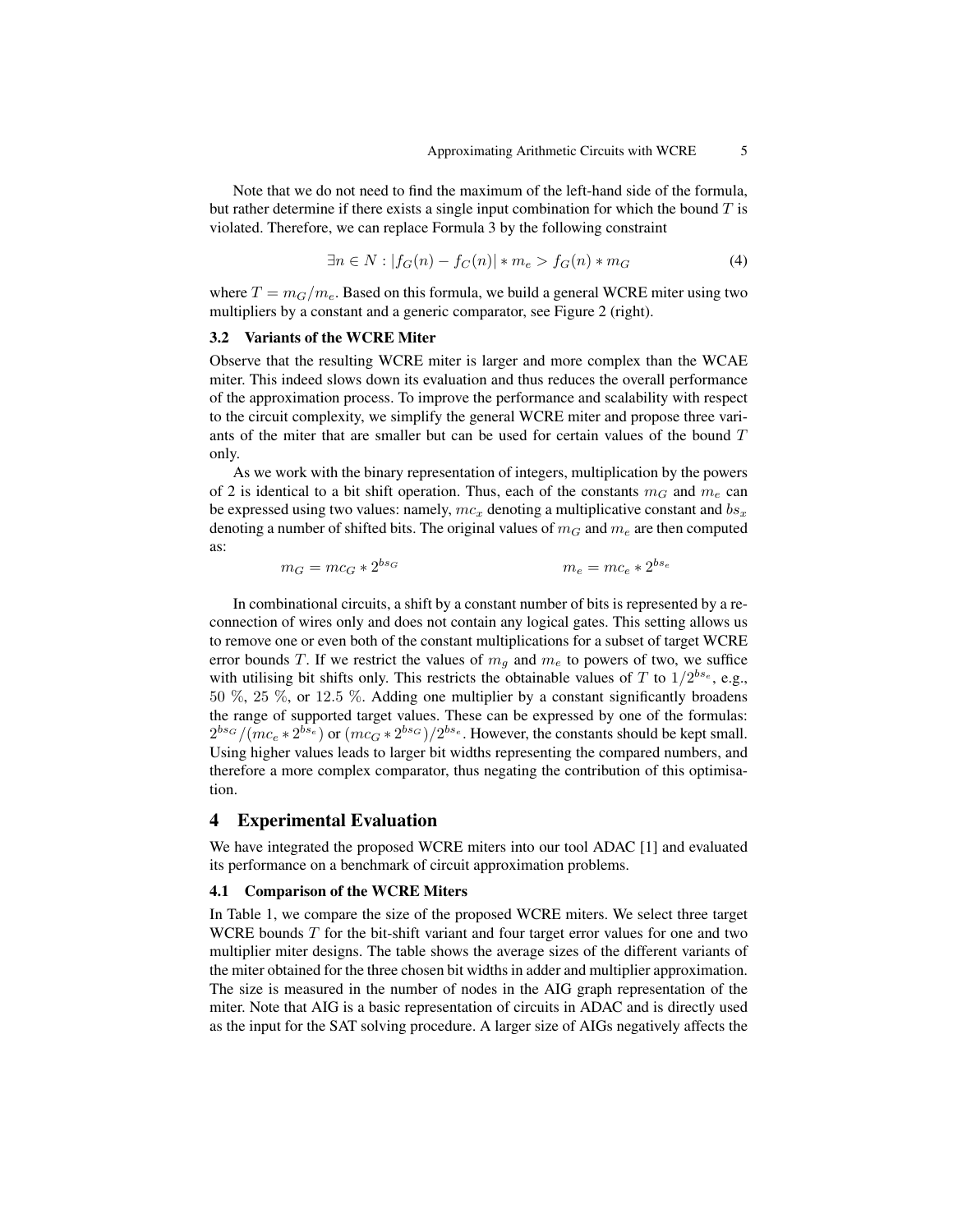#### $6$  M. Češka et al.

|                   | <b>Bit shifts</b> |      |      | One multiplier |      |      |      | <b>Two multipliers</b> |      |      |      |
|-------------------|-------------------|------|------|----------------|------|------|------|------------------------|------|------|------|
| $T[\%]$           | 12.5              | 25.0 | 50.0 | 10.0           | 33.3 | 66.7 | 80.0 | 30.0                   | 42.9 | 71.4 | 85.7 |
| add <sub>8</sub>  | 226               | 228  | 233  | 324            | 327  | 342  | 360  | 447                    | 510  | 506  | 519  |
| add16             | 497               | 501  | 502  | 770            | 755  | 773  | 756  | 1079                   | 1225 | 1181 | 1220 |
| add32             | 1120              | 1090 | 1114 | 2074           | 2116 | 2084 | 2106 | 3125                   | 3249 | 3315 | 3354 |
| mult4             | 268               | 267  | 2.73 | 335            | 347  | 356  | 347  | 464                    | 499  | 492  | 513  |
| mult <sub>8</sub> | 1175              |      | 1183 | 1393           | 1421 | 1436 | 1414 | 1685                   | 1833 | 1803 | 1841 |
| mult12            | 2617              | 2621 | 2622 | 3032           | 3057 | 3060 | 3051 | 3512                   | 3748 | 3726 | 3756 |

Table 1. Numbers of AIG nodes for different miters and WCAE bounds T.



Fig. 3. Performance of the circuit evaluation using different WCRE miters, the WCAE miter, and simulation. Left: Adders. Right: Multipliers.

performance of the solver. We can see that the bit-shift variant is about a factor 2 smaller than the general construction using two multipliers. For multipliers, the differences in the size between the variants are less significant as the circuits themselves form a bigger part of the miter. Note that the average size of the WCAE miter for a 32-bit adder and 12-bit multiplier is 810 and 2437 AIG nodes, respectively, which is smaller than even the bit-shift variant of the WCRE miters for the corresponding circuits. This clearly indicates that the evaluation against WCRE is considerably harder.

Figure 3 illustrates how the size of the miters affects the performance of the candidate circuit evaluation. In particular, it shows the average number of evaluations per second (taken from 20 independent runs) when the approximation of adders (left) and multipliers (right) with different bit-widths (the  $x$ -axis) is performed. We also compare the miter-based methods with full simulation and WCAE miter evaluation.

We can observe that the simulation is considerably faster for small bit-widths, however, its performance significantly drops for circuits with operands larger than 10-bits. The proposed-SAT based approach scales much better. For the adders, it provides very good performance (around 100 evaluations per second) even for 32-bit operands. For the multipliers (representing structurally more complex circuits), the performance is much lower and drops to 10 evaluations per second for 12-bit operands. As expected, the speed of the miter evaluation slows down with increasing miter complexity—the bit-shift variant is the fastest while the version with two multipliers is the slowest. The difference in the evaluation speed is negligible for smaller circuits but becomes more significant for larger bit-widths. Note that the evaluation of the WCAE miters is significantly faster due their smaller sizes (e.g. 4-times smaller for the 32-bit adders and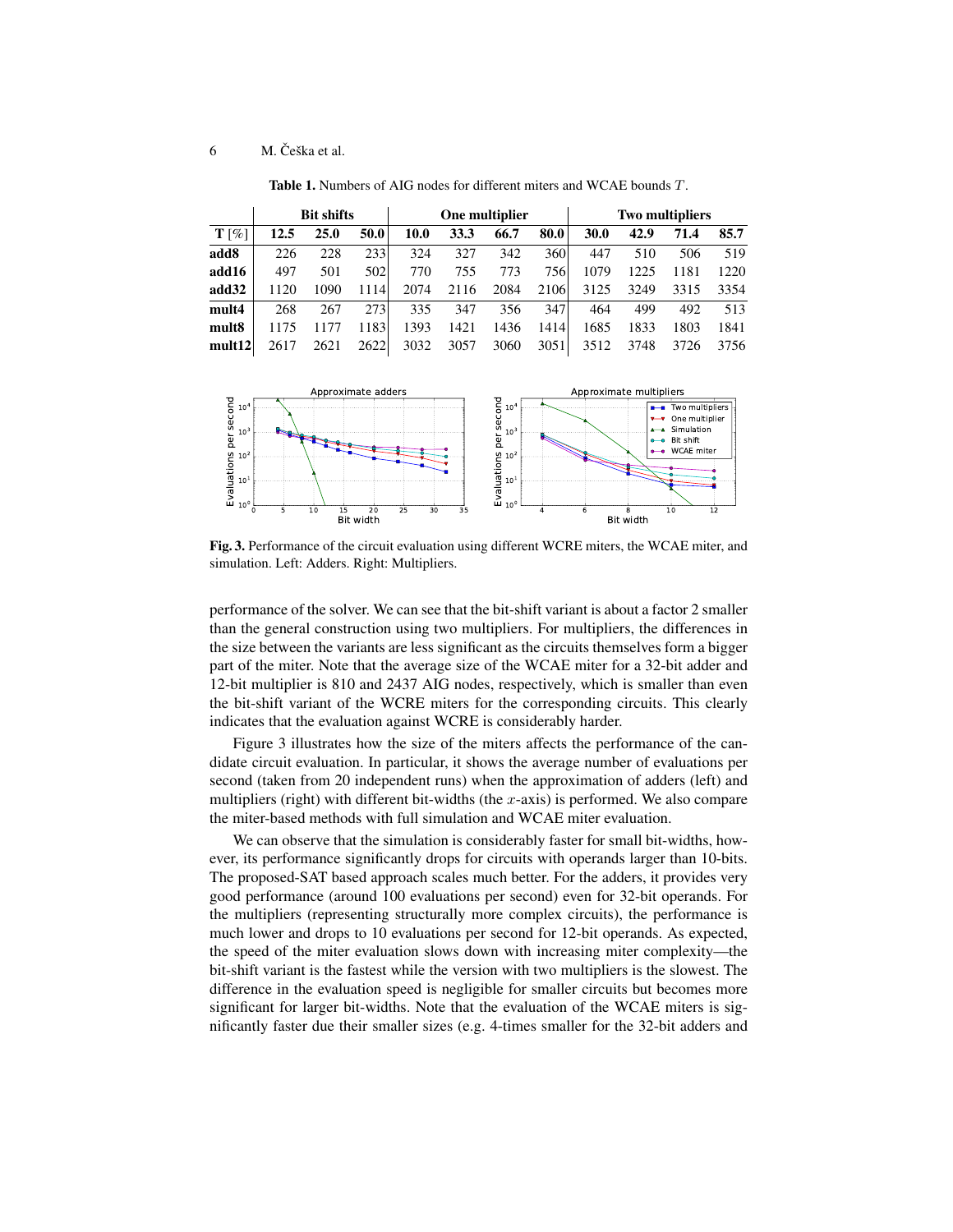

Fig. 4. The median circuit area of approximate adders (left) and multipliers (right). The red line indicates the area of the original circuit.

1.5-times smaller for the 12-bit multipliers in comparison to the two multiplier implementation).

For larger miters, the bounds on the SAT solver resources get applied, and a small number of circuit evaluation tasks is skipped (e.g., for the WCRE mitters, 0.7 % for the 32-bit adders and  $6\%$  for the 12-bit multipliers). The idea is to skip candidates for which the evaluation takes too long because their successors typically have the same problem and thus they reduce the performance of the overall approximation process. For more details, see our previous work [10], where we introduced this, so-called verifiabilitydriven strategy.

#### 4.2 Circuit Approximation

In this section, we study how the proposed SAT-based circuit evaluation can be leveraged in circuit approximation. Recall that we integrate the evaluation procedure into the verifiability-driven circuit approximation based on Cartesian genetic programming. The optimisation is formulated as a single-objective optimisation, i.e., for a given threshold on the WCRE bound T, the approximation seeks for a circuit satisfying the bound and having the smallest circuit area<sup>1</sup>. For every value of  $T$ , we run a 2-hours-long approximation process. To take into account the randomness of the evolutionary optimisation, we report the median of the circuit area obtained from 20 independent runs. Figure 4 illustrates the results of the approximation process, in particular, the obtained approximate circuits for the 16-bit adders (left) and the 8-bit multipliers (right). The circuits form a Pareto front that captures the trade-offs between the area and the approximation error. The red line shows the area of the golden circuit.

For the *adders*, the proposed approximation method works very well and is able to successfully approximate circuits up to 32-bit operands (not presented here). Figure 4 (left) shows that, for 16-bit adders, the most interesting solutions in the terms of accuracy and area savings are located in the interval between 30 % and 60 % WCRE. For smaller target error values, the reduction of the circuit size is negligible. On the other hand, the solutions with larger approximation errors do not feature further improvements. We can also observe a dramatic area reduction between 40 % and 50 % WCRE.

<sup>&</sup>lt;sup>1</sup> We estimate the area as the sum of sizes of the gates (in the target 45 nm technology) used in the circuit. The estimation tends to be accurate and also adequately captures the circuit power consumption [9].